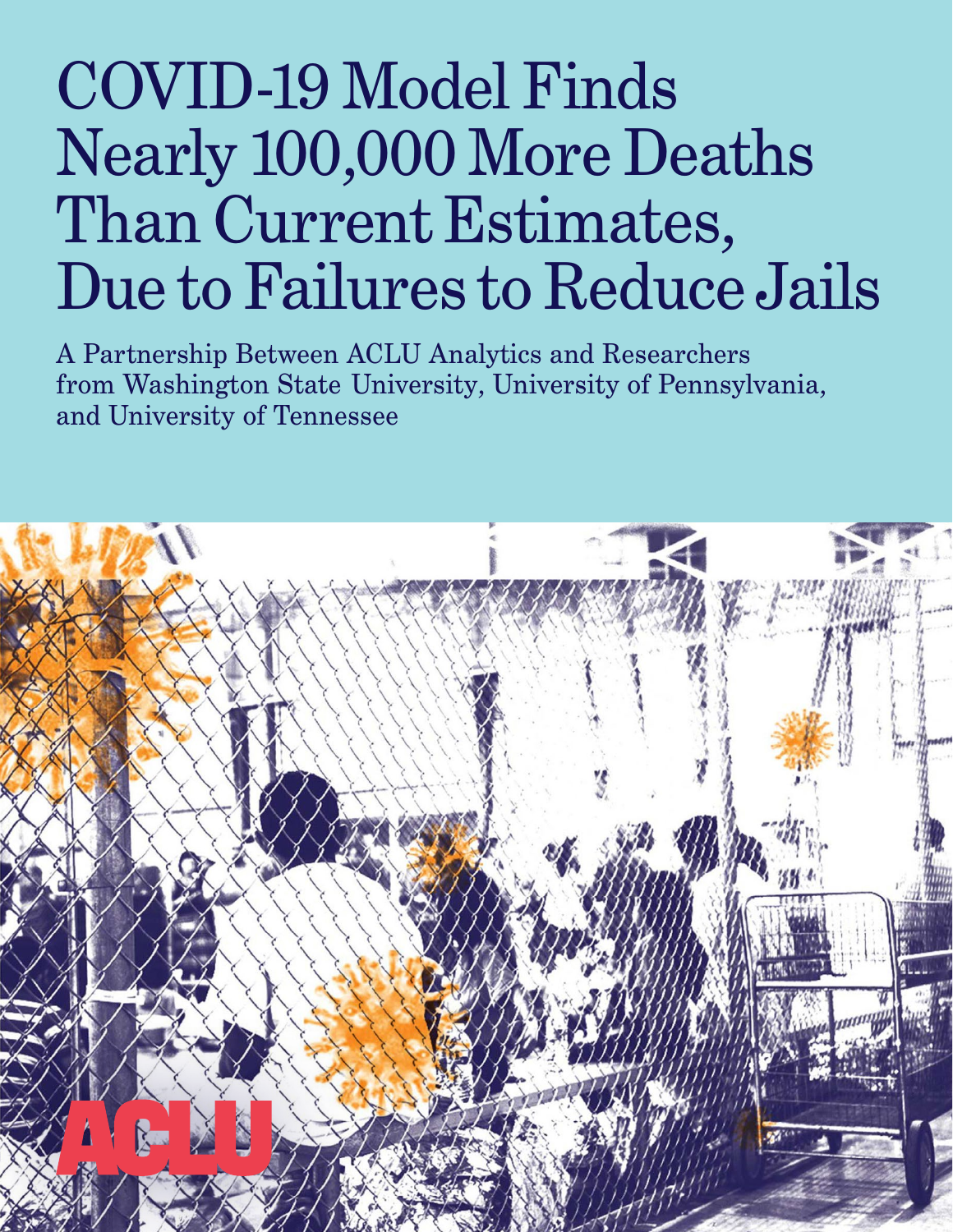# **COVID-19 MODEL FINDS NEARLY 100,000 MORE DEATHS THAN CURRENT ESTIMATES, DUE TO FAILURES TO REDUCE JAILS**

Models projecting total U.S. fatalities to be under 100,000<sup>1</sup> may be underestimating deaths by almost another 100,000 if we continue to operate jails as usual, based on a new epidemiological study completed in partnership between academic researchers and ACLU Analytics. That is, deaths could be double the current projections due to the omission of jails from most public models. Numbers used by the Trump administration largely fail to consider several factors that will explosively increase the loss of life unless drastic reforms are adopted to reduce the nation's jail populations.

- The United States has the highest incarceration rate in the world with only 4 percent of the world's population but 21 percent of the world's incarcerated population<sup>2</sup>. Models and data of infection spread based on other countries like Italy, China, and South Korea will underestimate the loss of life in the U.S., as their incarceration rates are substantially below U.S. levels.
- The conditions in U.S. jails and prisons are substantially inferior to those of other European and Western nations, propelling the spread of infection. Given the overcrowding and substandard conditions in most U.S. jails and prisons, standard public health interventions to "flatten the curve" and prevent the spread of COVID-19 are simply not feasible. Most are unable to allow for six feet of social distancing among incarcerated people and staff, and lack the facilities that allow for the recommended hand washing and cleaning of surfaces. Moreover, the health care available in our nation's jails is chronically substandard, further fueling the growth of the pandemic and increasing mortality rates among those infected while in jail.
- Jails, in particular, also act as vectors for infection in their surrounding communities. Jails are revolving doors for incarceration and face 10.7 million admissions a year<sup>3</sup>. That's an admission every three seconds in America. There are ~737,900 people in jail on any given day, and ~66 percent of them are pretrial detainees<sup>4</sup> – which means they are presumed innocent and have not been convicted of a crime. Hundreds of thousands of people who are incarcerated in jails nationwide are there because they cannot afford to post bail. The average time an individual spends in jail is 25 days<sup>5</sup>.

As a result of the constant movement between jails and the broader community, our jails will act as vectors for the COVID-19 pandemic in our communities. They will become veritable volcanoes for the spread of the virus. The spread of COVID-19 from jails into the broader community will occur along two vectors that are ignored in typical models:

- 1. *Churn of the jail population —* individuals are arrested, sent to jail, potentially exposed to COVID-19, released on their own recognizance, post bail, or are adjudicated not guilty and are subsequently released. Upon release, the virus will spread through their families and communities unless the individual is quarantined.
- 2. *Jail staff —* staff come to work each day and are exposed to COVID-19, then return home and infect their families and communities. This vector applies to jails, prisons, and detention centers. There are  $\sim$  420,000 people who work in jails and prisons in the U.S. $\text{6}$ .



<sup>1</sup> Projections by the Trump administration put potential U.S. deaths at 100,000 on the lower end ([https://www.washingtonpost.com/politics/trump](https://www.washingtonpost.com/politics/trump-white-house-projects-up-to-240000-coronavirus-deaths-in-us-even-with-mitigation-efforts/2020/03/31/62df5344-7367-11ea-87da-77a8136c1a6d_story.html)[white-house-projects-up-to-240000-coronavirus-deaths-in-us-even-with-mitigation-efforts/2020/03/31/62df5344-7367-11ea-87da-77a8136c1a6d\\_](https://www.washingtonpost.com/politics/trump-white-house-projects-up-to-240000-coronavirus-deaths-in-us-even-with-mitigation-efforts/2020/03/31/62df5344-7367-11ea-87da-77a8136c1a6d_story.html) [story.html](https://www.washingtonpost.com/politics/trump-white-house-projects-up-to-240000-coronavirus-deaths-in-us-even-with-mitigation-efforts/2020/03/31/62df5344-7367-11ea-87da-77a8136c1a6d_story.html)). In recent days, the Trump administration has moved to an optimistic estimate of deaths "substantially under" 100,000 [\(https://www.](https://www.cnbc.com/2020/04/10/trump-says-us-will-have-substantially-under-100000-deaths-from-coronavirus-lower-than-initial-estimates.html) [cnbc.com/2020/04/10/trump-says-us-will-have-substantially-under-100000-deaths-from-coronavirus-lower-than-initial-estimates.html\)](https://www.cnbc.com/2020/04/10/trump-says-us-will-have-substantially-under-100000-deaths-from-coronavirus-lower-than-initial-estimates.html).

<sup>2</sup> Based on 2018 U.S. incarceration data from the Bureau of Justice Statistics [\(https://www.bjs.gov/index.cfm?ty=tp&tid=11](https://www.bjs.gov/index.cfm?ty=tp&tid=11)) and 2018 world incarceration data from the Institute of Criminal Policy Research [\(https://www.prisonstudies.org/sites/default/files/resources/downloads/wppl\\_12.pdf\)](https://www.prisonstudies.org/sites/default/files/resources/downloads/wppl_12.pdf).

<sup>3</sup> Source: <https://www.bjs.gov/content/pub/pdf/ji18.pdf>.

<sup>4</sup> Source: <https://www.bjs.gov/content/pub/pdf/ji18.pdf>.

<sup>5</sup> Source: <https://www.bjs.gov/content/pub/pdf/ji18.pdf>.

<sup>6</sup> Source: <https://www.bls.gov/oes/current/oes333012.htm>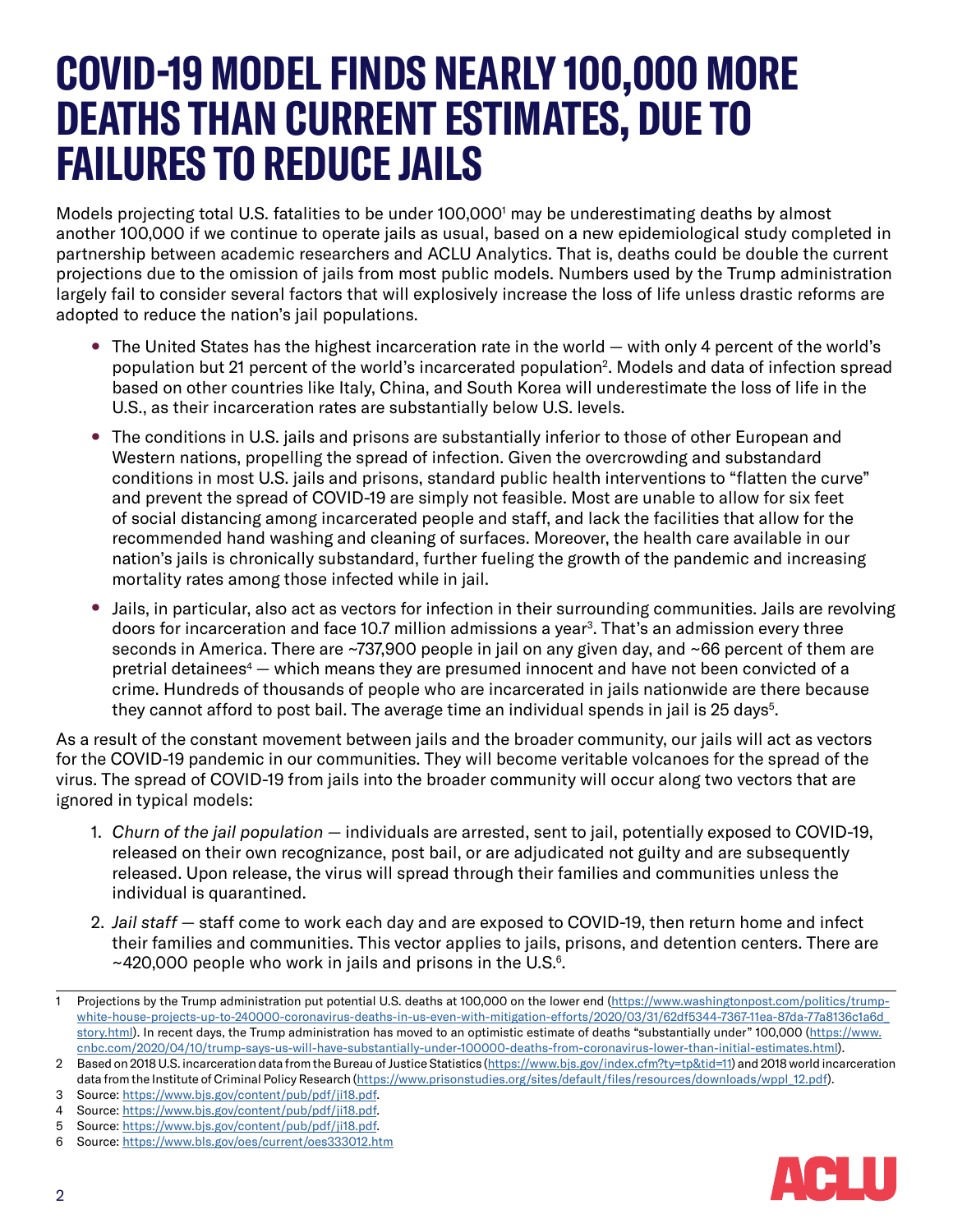Unfortunately, the radical approaches adopted in broader society to reduce other high-density transmission hubs — the closure of schools, the closure of non-essential businesses, and the enactment of stay-athome orders — have not been emulated with regard to our jails. Some states have begun to see a reduction in their jail populations, such as Colorado, where there has been a 31 percent reduction<sup>7</sup>, potentially saving  $~1,100$  lives (25% of projected deaths in the state)<sup>8</sup>. However, all states need to do more, and most states have failed to take any steps to stem the impact of the COVID-19 pandemic in jails and the broader community.

To assess the impact of not including jails in our actions to stop COVID-19, the ACLU teamed up with a group of researchers to build the dynamics of a jail system into a standard epidemiological model of COVID-19, using Allegheny County, Pennsylvania (Pittsburgh) as a reference<sup>9</sup>. The model was then tailored and run to the specific circumstances (e.g., jail and community populations, arrest and release rates, jail staff sizes) of the 1,242 counties in the U.S. with jail

AS SOCIETY AT LARGE ADOPTS BETTER SOCIAL DISTANCING MEASURES IN PLACES OTHER THAN JAILS, JAILS INCREASINGLY BECOME A PRIMARY VECTOR FOR INFECTION. **THE TAKEAWAY IS CLEAR — SOCIAL DISTANCING MEASURES CAN ONLY BE EFFECTIVE IF WE EXTEND THEM TO JAILS AS WELL.**

populations of at least 100 people. These counties include ~90 percent of the total U.S. population.

In all epidemiological models — as in reality — the total death count will vary depending on policies adopted by our government and behaviors adopted by people in our communities. What our model tells us with near certainty is that ignoring jails in the public health measures taken to mitigate COVID-19 spread will result in the substantial undercounting of potential loss of life. For example, if a model that doesn't account for jails predicts that social distancing and other public health measures will keep the total number of U.S. deaths to 101,000, our model shows that that projection undercounts deaths by 98 percent. Actual deaths, once we account for jails, could be almost double, rising to 200,000.

The below table summarizes the potential underprojection of deaths in the United States when jails are not included in projection models:

|                                                                  | <b>Highly effective</b><br>social distancing | <b>Somewhat effective</b><br>social distancing | <b>Less effective</b><br>social distancing |
|------------------------------------------------------------------|----------------------------------------------|------------------------------------------------|--------------------------------------------|
| Projected deaths - not accounting<br>for jails (standard models) | 101,000 <sup>10</sup>                        | 230,00011                                      | 989,000 <sup>12</sup>                      |
| Projected deaths - accounting for jails                          | 200,000                                      | 372,000                                        | 1,177,000                                  |
| Underestimated deaths due to jails                               | 99,000                                       | 142,000                                        | 188,000                                    |
| % more deaths due to jails                                       | 98%                                          | 62%                                            | 19%                                        |

Note: Totals rounded to the nearest 1,000.

Note that the lower the projection without accounting for jails, the bigger the underestimate. This is because as society at large adopts better social distancing measures in places other than jails, jails increasingly become a primary vector for infection. The takeaway is clear — social distancing measures can only be effective if we extend them to jails as well.

7 Source: <https://www.denverpost.com/2020/04/01/colorado-jails-inmate-release-coronavirus-covid/>

9 Research paper: <https://www.medrxiv.org/content/10.1101/2020.04.08.20058842v1>

<sup>12</sup> The much-cited Imperial College study projects 1.1M U.S. deaths under moderate mitigation strategies ([https://www.imperial.ac.uk/media/](https://www.imperial.ac.uk/media/imperial-college/medicine/sph/ide/gida-fellowships/Imperial-College-COVID19-Global-Impact-26-03-2020v2.pdf) [imperial-college/medicine/sph/ide/gida-fellowships/Imperial-College-COVID19-Global-Impact-26-03-2020v2.pdf\)](https://www.imperial.ac.uk/media/imperial-college/medicine/sph/ide/gida-fellowships/Imperial-College-COVID19-Global-Impact-26-03-2020v2.pdf). We chose to calibrate our higher-death rate benchmark scenario to ~1M deaths. See appendix.



<sup>8</sup> In a "highly effective social distancing" scenario (see Appendix). In a "somewhat effective social distancing" scenario, this reduction could save ~1,500 lives in Colorado.

<sup>10</sup> Projections by the Trump administration put potential U.S. deaths at 100,000 on the lower end ([https://www.washingtonpost.com/politics/trump](https://www.washingtonpost.com/politics/trump-white-house-projects-up-to-240000-coronavirus-deaths-in-us-even-with-mitigation-efforts/2020/03/31/62df5344-7367-11ea-87da-77a8136c1a6d_story.html)[white-house-projects-up-to-240000-coronavirus-deaths-in-us-even-with-mitigation-efforts/2020/03/31/62df5344-7367-11ea-87da-77a8136c1a6d\\_](https://www.washingtonpost.com/politics/trump-white-house-projects-up-to-240000-coronavirus-deaths-in-us-even-with-mitigation-efforts/2020/03/31/62df5344-7367-11ea-87da-77a8136c1a6d_story.html) [story.html](https://www.washingtonpost.com/politics/trump-white-house-projects-up-to-240000-coronavirus-deaths-in-us-even-with-mitigation-efforts/2020/03/31/62df5344-7367-11ea-87da-77a8136c1a6d_story.html)). We chose to calibrate our lower-death rate benchmark scenario to ~100,000 deaths. See appendix.

<sup>11</sup> Projections by the Trump administration put potential U.S. deaths at up to 240,000 [\(https://www.washingtonpost.com/politics/trump-white](https://www.washingtonpost.com/politics/trump-white-house-projects-up-to-240000-coronavirus-deaths-in-us-even-with-mitigation-efforts/2020/03/31/62df5344-7367-11ea-87da-77a8136c1a6d_story.html)[house-projects-up-to-240000-coronavirus-deaths-in-us-even-with-mitigation-efforts/2020/03/31/62df5344-7367-11ea-87da-77a8136c1a6d\\_story.](https://www.washingtonpost.com/politics/trump-white-house-projects-up-to-240000-coronavirus-deaths-in-us-even-with-mitigation-efforts/2020/03/31/62df5344-7367-11ea-87da-77a8136c1a6d_story.html) [html\)](https://www.washingtonpost.com/politics/trump-white-house-projects-up-to-240000-coronavirus-deaths-in-us-even-with-mitigation-efforts/2020/03/31/62df5344-7367-11ea-87da-77a8136c1a6d_story.html). We chose to calibrate our medium-death rate benchmark scenario to between 220,000-260,000 deaths. See appendix.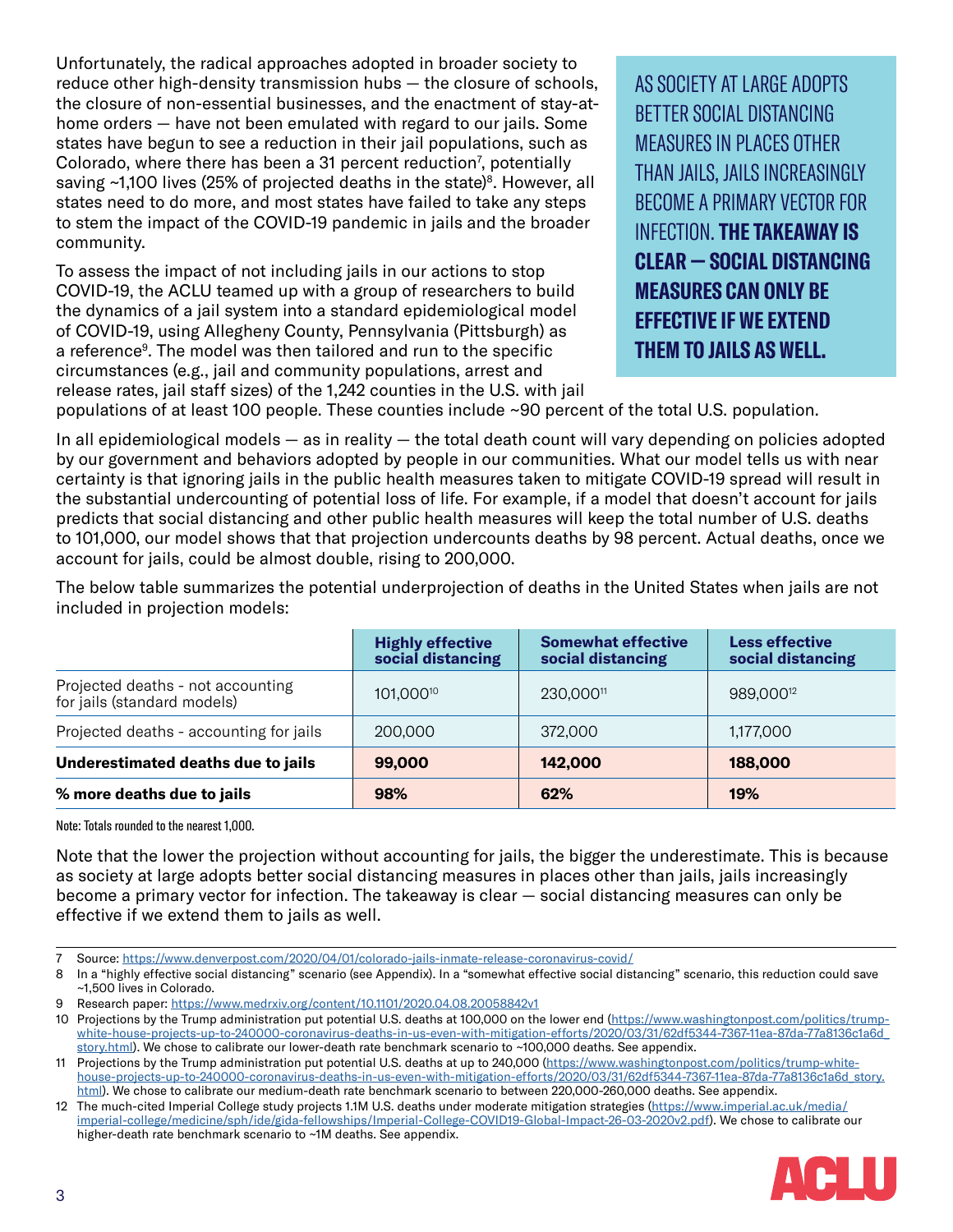While terrifying, these numbers don't even account for prisons and immigration detention centers, whose incarcerated populations are often held for longer periods of time<sup>13</sup>. Reforms must be enacted to flatten the infection curve and curb the infection rates in jails, prisons, and surrounding communities.

#### **Recommendations: actions we can take now to save lives**

Governors, judges, prosecutors, sheriffs, and chiefs of police have the power to save lives by safely and swiftly reducing populations in

EVERY DAY THAT GOES BY WITHOUT ACTION MEANS MORE PEOPLE WILL DIE. **DELAYING ACTION FOR A WEEK COULD MEAN A DIFFERENCE OF 5,000-18,000 LIVES.**

local detention facilities, without any changes in the law. The ACLU recommends they use that power to immediately reduce jail populations by following these recommendations:

- **Governors** must provide statewide leadership and coordination, directing the many local law enforcement agencies in their state to work together in a unified fashion to reduce jail populations by following all the policy recommendations below.
- **Chief justices** or state administrative judges should likewise exercise statewide leadership by issuing orders, bringing a uniform approach to the hundreds of judges in their state — by directing them to reduce local jail populations by voiding or suspending, on a statewide basis, outstanding arrest warrants for failure to appear, failure to pay, and technical parole or probation violations; and ordering pretrial release without conditions in all cases where release poses no risk of imminent and willful flight or imminent serious physical harm to another person.
- **Prosecutors,** as the gatekeepers of the local criminal justice system, should decline to prosecute custodial arrests made for low-level charges, recommend pretrial release without conditions in all cases where there is no risk of imminent serious physical harm to another person, and proactively identify and release anyone currently incarcerated who fits this criterion.
- **Sheriffs,** in their capacities as jail administrators, should release anyone in their custody who is uniquely vulnerable to serious illness or death based on age or underlying medical conditions, as defined by the CDC; they also should consider releasing other people in custody where the release poses no risk of serious physical harm to another person, including people held by the sheriff on immigration detainers.
- **Chiefs of police and sheriffs,** in their capacity as law enforcement officers, should not make any custodial arrests unless necessary to prevent an imminent and serious risk of bodily harm to another person, and instead issue summons for serious offenses and give verbal warnings or written citations for all other low-level offenses.
- **Judges** should order pretrial release without conditions in all cases where there is no risk of imminent serious physical harm to another person, order release of anyone currently incarcerated not meeting those conditions, and suspend issuance or enforcement of any bench warrants for failure to appear or technical parole or probation violations.

Taking these actions will directly result in lives saved in jails and in their surrounding communities.

- If we take action to reduce arrests by 50 percent, we can save 12,000 lives in jails, and 47,000 lives in the surrounding communities<sup>14</sup>.
- If we stop arrests for anything but the five percent of crimes defined as most serious by the FBI<sup>15</sup>  $$ including murder, rape, and aggravated assault — and are able to double the rate of release for those already detained, we can save  $23,000$  lives in jails, and 76,000 lives in communities<sup>16</sup>.

<sup>16</sup> In a "highly effective social distancing" scenario, in which a model that doesn't account for jails would project 101,000 total deaths, while a model that incorporates jail dynamics will project 200,000 deaths. In a "somewhat effective social distancing" scenario, we can save 23,000 lives in jails, and 120,000 lives in communities.



<sup>13</sup> Given the different nature of incarceration in prisons and immigration detention centers, separate mathematical models for the spread of COVID-19 and the resultant mortality rates in those facilities and surrounding communities must be commissioned and undertaken. Given the revolving door of incarceration through our nation's jails, the spread and impact may indeed be greatest here.

<sup>14</sup> In a "highly effective social distancing" scenario, in which a model that doesn't account for jails would project 101,000 total deaths, while a model that incorporates jail dynamics will project 200,000 deaths. In a "somewhat effective social distancing" scenario, we can save 12,000 lives in jails, and 70,000 lives in communities.

<sup>15</sup> Source: <https://ucr.fbi.gov/crime-in-the-u.s/2018/crime-in-the-u.s.-2018/topic-pages/persons-arrested>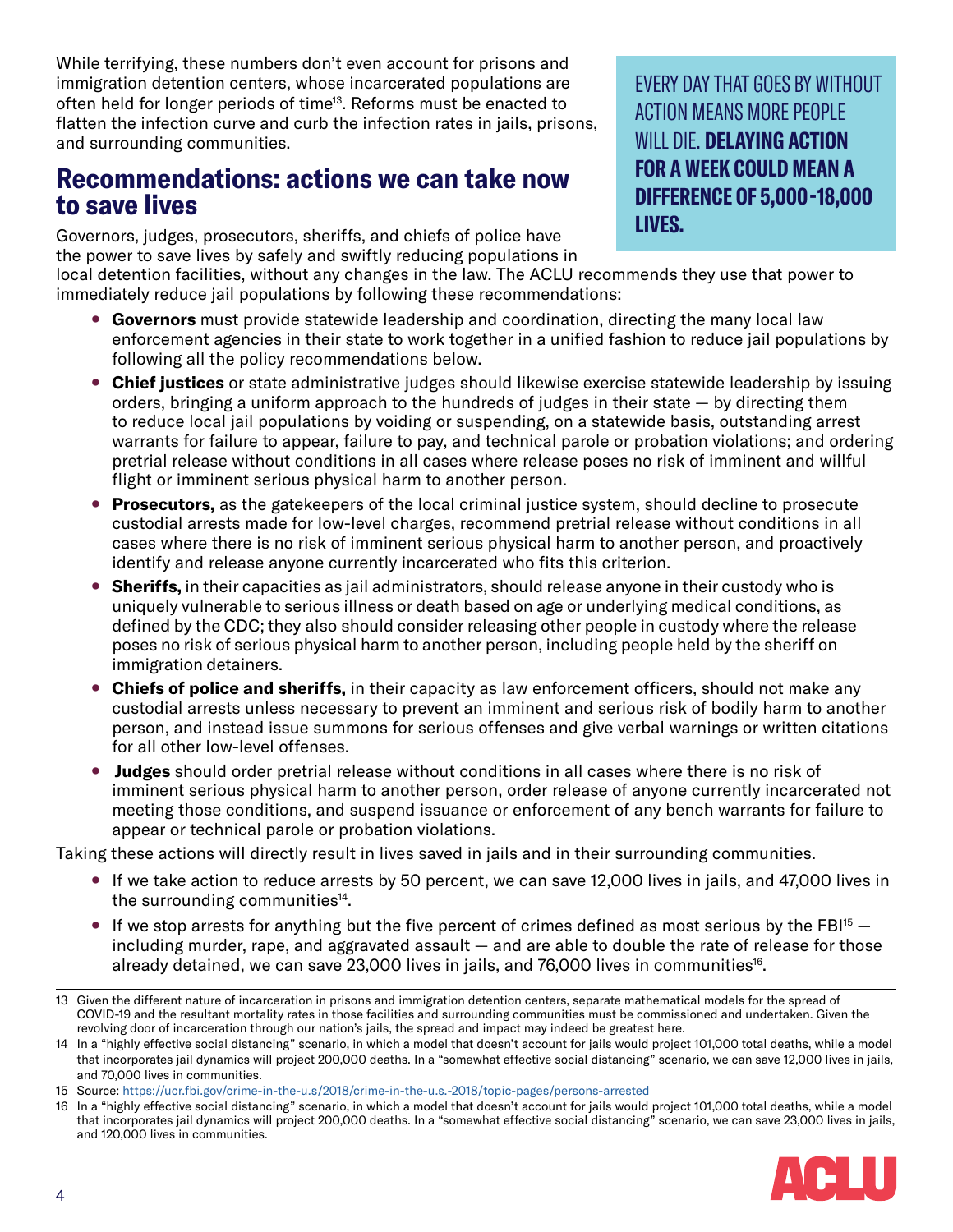Every day that goes by without action means more people will die. Delaying action for a week could mean a difference of 5,000-18,000 lives.17

# **A look at the 20 largest jail systems**

In the top 20 jail systems by jail population, we can expect over 5,300 people to die in jails in the next six months if we take no action. Additionally, over 13,300 more people may die than currently projected in those communities once we account for the impact of jails<sup>18</sup>.

|  |  | The breakdown by county: |
|--|--|--------------------------|
|  |  |                          |

| <b>County</b>             | <b>Projected deaths -</b><br>not accounting for jails | <b>Projected deaths -</b><br>accounting for jails <sup>19</sup> | <b>Increase in deaths</b><br>due to jails |
|---------------------------|-------------------------------------------------------|-----------------------------------------------------------------|-------------------------------------------|
| Los Angeles County, CA    | 2,591                                                 | 731 in jail; 3,322 in community                                 | +1,462 (56% increase)                     |
| Harris County, TX         | 1,696                                                 | 427 in jail; 2,074 in community                                 | +805 (47% increase)                       |
| Maricopa County, AZ       | 1,384                                                 | 358 in jail; 1,984 in community                                 | +958 (69% increase)                       |
| New York City, NY         | 4,19320                                               | 364 in jail; 4,362 in community                                 | +533 (13% increase)                       |
| San Bernardino County, CA | 410                                                   | 278 in jail; 1,080 in community                                 | +949 (232% increase)                      |
| Dallas County, TX         | 1115                                                  | 308 in jail; 1,545 in community                                 | +738 (66% increase)                       |
| San Diego County, CA      | 673                                                   | 306 in jail; 1,684 in community                                 | +1,317 (196% increase)                    |
| Cook County, IL           | 1,857                                                 | 256 in jail; 2,056 in community                                 | +455 (24% increase)                       |
| Orange County, CA         | 524                                                   | 274 in jail; 1,330 in community                                 | +1,080 (206% increase)                    |
| Philadelphia County, PA   | 570                                                   | 174 in jail; 591 in community                                   | +195 (34% increase)                       |
| Bexar County, TX          | 3,111                                                 | 214 in jail; 3,114 in community                                 | +217 (7% increase)                        |
| Tarrant County, TX        | 681                                                   | 171 in jail; 781 in community                                   | +270 (40% increase)                       |
| Miami-Dade County, FL     | 1,184                                                 | 230 in jail; 1,546 in community                                 | +592 (50% increase)                       |
| Riverside County, CA      | 723                                                   | 193 in jail; 1,133 in community                                 | +603 (83% increase)                       |
| Sacramento County, CA     | 460                                                   | 188 in jail; 883 in community                                   | +611 (133% increase)                      |
| Broward County, FL        | 767                                                   | 164 in jail; 860 in community                                   | +257 (34% increase)                       |
| Santa Clara County, CA    | 477                                                   | 137 in jail; 584 in community                                   | +244 (51% increase)                       |
| Duval County, FL          | 877                                                   | 145 in jail; 886 in community                                   | +153 (18% increase)                       |
| Clark County, NV          | 1,157                                                 | 258 in jail; 2,399 in community                                 | +1,500 (130% increase)                    |
| Fresno County, CA         | 258                                                   | 136 in jail; 522 in community                                   | +400 (155% increase)                      |

Note: All numbers based on a "highly effective social distancing" scenario, in which a model that doesn't account for jails would project 101,000 total deaths nationwide, while a model that incorporates jail dynamics will project 200,000 deaths nationwide. See appendix for sources for jail population data and notes on counties that have already reduced their jail populations.

19 Jail deaths include incarcerated people and jail staff.

<sup>20</sup> All numbers in this table are based on a "highly effective social distancing" scenario. As of 4/20/2020, New York City has already surpassed 10,000 deaths. Because New York City's 10th case date data is likely to be highly inaccurate (see Appendix for discussion of model burn-in), and because social distancing is inherently more challenging to execute effectively in a dense city like New York, a projection between our "somewhat effective social distancing" calibration at 11,125 deaths and our "less effective social distancing" at 38,580 deaths may be a better reflection of reality.



<sup>17</sup> 5,000 lives correspond to delaying a 50% arrest reduction by 1 week nationwide. 18,000 lives correspond to delaying a 95% arrest reduction and a 2x release acceleration by 1 week nationwide. Both numbers refer to the "highly effective social distancing" projection.

<sup>18</sup> In a "highly effective social distancing" projection, 38,000 will die in jails and the community when accounting for jails, as opposed to 24,700 without.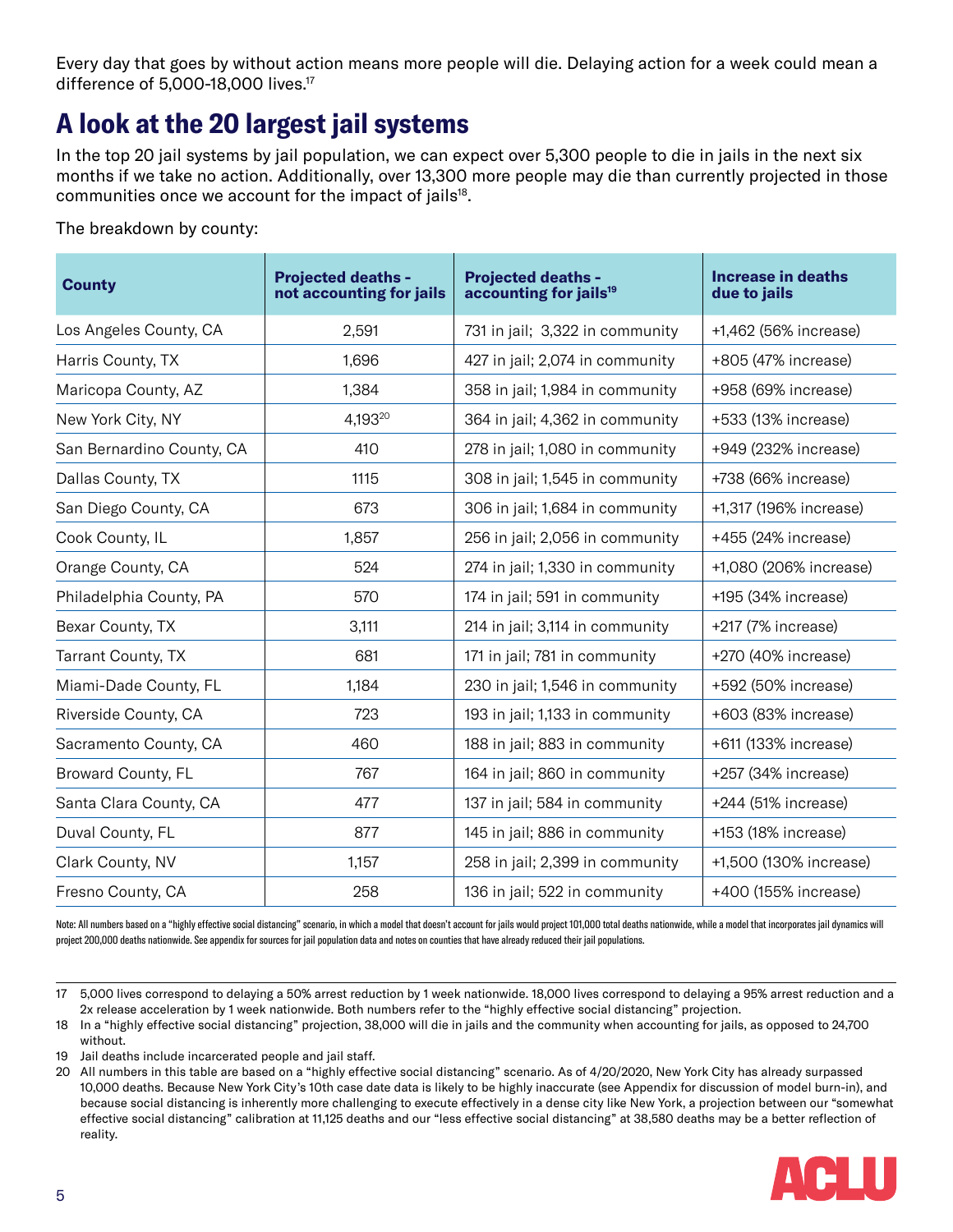Because we have tailored our model to each county's unique conditions, the death counts and impacts vary by jurisdiction. In places where the jail population is high relative to the county's overall population — as well as in those where people churn through jails more rapidly — jails will have a larger impact on the spread of COVID-19. In counties where the community implemented social distancing measures earlier, jails also end up being a bigger contributor to the total death count. Conversely, for communities where social distancing measures were adopted late — or those which maintained other high-density hubs for the spread of infection — jails will be a smaller share of a larger problem. What holds true across all counties in the United States is that jails will be the cause of many additional, avoidable deaths.

### **Methodology: About the Numbers**

To paint a national picture of the impact of jails on the spread of COVID-19, we built upon the epidemiological model in "The Epidemiological Implications of Incarceration Dynamics in Jails for Community, Corrections Officer, and Incarcerated Population Risks from COVID-19"21 and constructed individually-tailored runs of the model for the 1,242 jurisdictions in the United States with jail populations of at least 100 people. We then aggregated across counties for the national infection and mortality numbers in jails and in their communities.

#### **The county-level model:**

The county-level model is a classic SEIR compartmental model tailored to the characteristics of COVID-19 (accounting for disease characteristics such as the transmissibility, the duration of infection, and the length of the pre-symptomatic period). These are a standard class of models used by epidemiologists worldwide to study the spread of disease, and can be tailored to model movement between areas. The inclusion of a jail system in this model allows for:

- A realistic representation of jails as hubs with high contact and transmission rates (no social distancing, poor sanitation, high at-risk population)
- Movement of people between jails and the community (due to arrests, releases, and the daily activity of jail staff)

#### **Tailoring to individual jurisdictions & scenarios:**

Jail systems vary substantially across the United States, so it is important to tailor the model to the specifics of each jurisdiction. The model allowed for differences in:

- Jail and county population
- Average daily arrests and releases
- Path of COVID-19 spread thus far

To measure the overall impact of jails on COVID-19 infection and death rates, we ran and compared scenarios with jails rapidly emptied to those with jails operating business-as-usual, assuming the rest of the community was sheltering in place. To understand the impact of our policy recommendations, we ran the model under the following scenarios for each county:

- 10 percent reduction in arrest rates
- 50 percent reduction in arrest rates (representing the majority of minor crimes)
- 95 percent reduction in arrest rates (all but violent crimes) and a 2x acceleration of releases



<sup>21</sup> Research paper:<https://www.medrxiv.org/content/10.1101/2020.04.08.20058842v1>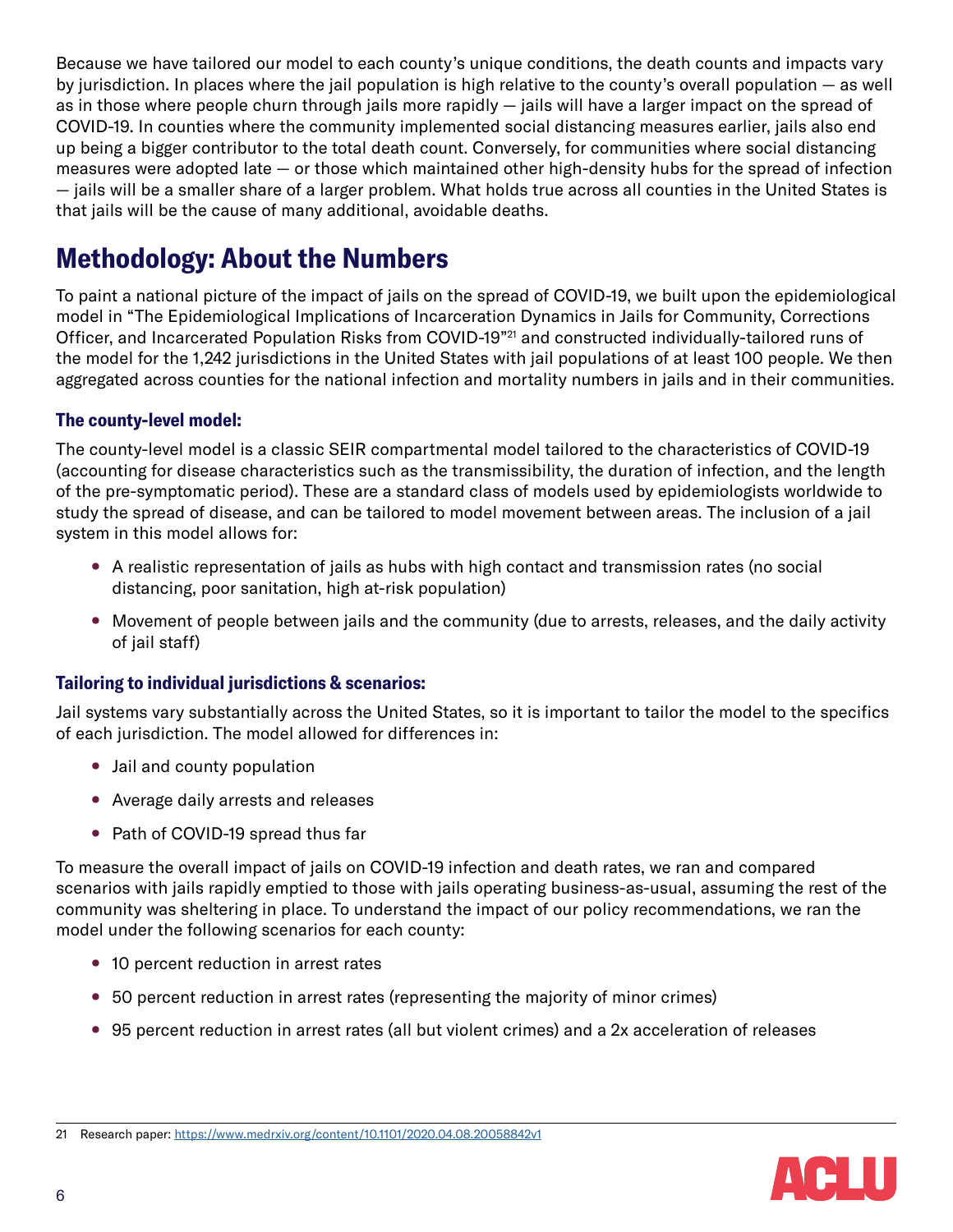In order to construct a reasonable apples-to-apples comparison of the results of our model to popularly cited projections, we adjusted the effectiveness of social distancing in the model so as to yield three calibration levels with "no-jail" projections of 101,000 deaths, 230,000 deaths, and 989,000 deaths.

In no runs of the model do we account for limitations on medical treatment and supplies once a person has been infected. As such, any medical shortages in either the jail or the community would increase the number of projected deaths.

For a more complete explanation of our methodology, see Appendix: Methodological Details.

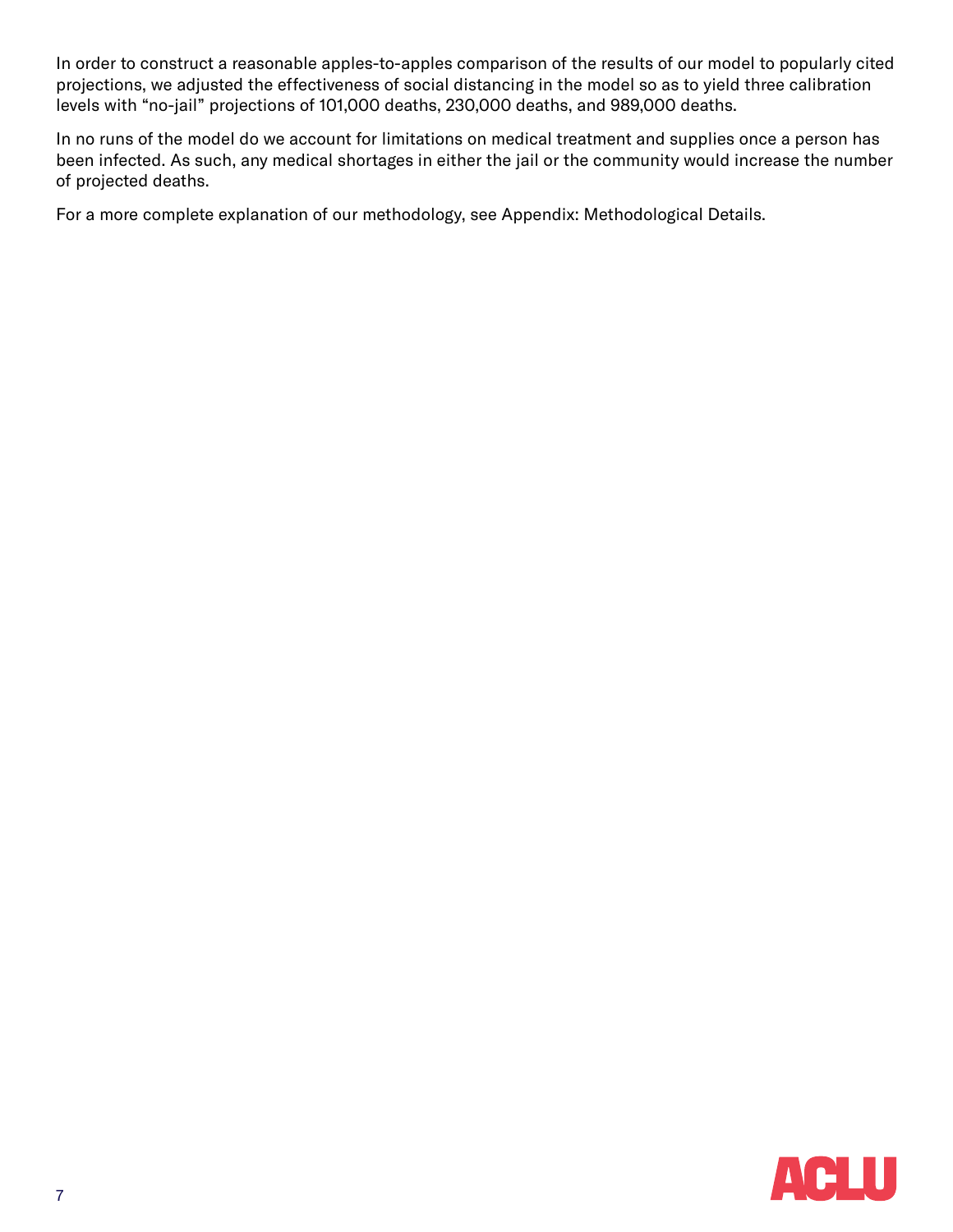# **Appendix: Methodological Details**

This appendix provides technical details and data sources for the construction and aggregation of the nationwide impact numbers included in this report. Note that all data from live and evolving data sources were queried / gathered between April 13, 2020 to April 17, 2020.

#### **County-level COVID-19 SEIR Model with Jails**

For details regarding the construction of the county-level model, see "The Epidemiological Implications of [Incarceration Dynamics in Jails for Community, Corrections Officer, and Incarcerated Population Risks from](https://www.medrxiv.org/content/10.1101/2020.04.08.20058842v1)  [COVID-19"](https://www.medrxiv.org/content/10.1101/2020.04.08.20058842v1). Model runs across all counties and scenarios were performed using this underlying model, with varying input data and parameters as described below.

#### **Excluded counties**

We have excluded in our analysis counties with jail populations less than 100, and any with no admissions or release data. This means that 1,242 counties are included in our analysis, representing ~90% of the total U.S. population.

#### **County-level input data**

We tailored the model scenarios run for each county using the following input data:

- **Jail population —** For the top 50 counties by jail population, we manually gathered the most upto-date jail population number where available through public sources. Where this data was not available, we relied upon the [Vera Institute for Justice COVID-19 project data.](https://www.vera.org/projects/covid-19-criminal-justice-responses/covid-19-data) Where neither was available, we relied upon the average daily jail population in 2017, reported in the Vera Institute's [Incarceration trends dataset version 2.1.](https://github.com/vera-institute/incarceration_trends/commit/068d19a37cf2e503feae28b26df51f238027445b)
- **Total population —** from the Vera Institute's [Incarceration trends dataset version 2.1](https://github.com/vera-institute/incarceration_trends/commit/068d19a37cf2e503feae28b26df51f238027445b), which draws on U.S. Census and the CDC's National Vital Statistics System Data. This dataset groups populations by jail — for example, the populations of Manhattan, Brooklyn, Queens, and the Bronx, which all use the Rikers Island jail complex, are aggregated.
- **Daily jail admit & release rates —** from the Vera Institute's [Incarceration trends dataset version 2.1.](https://github.com/vera-institute/incarceration_trends/commit/068d19a37cf2e503feae28b26df51f238027445b)
- **Jail officer population —** For the top 50 counties by jail population, we attempted to manually gather the most up-to-date jail officer population data. However, this data was not typically readily available. Where it was unavailable and for the remaining counties, we relied upon the data from the [2013](https://www.icpsr.umich.edu/icpsrweb/NACJD/studies/36128/variables)  [Census of Jails](https://www.icpsr.umich.edu/icpsrweb/NACJD/studies/36128/variables) published by the Bureau of Justice Statistics. Where we were unable to extract a jail's data in either of the above, we used a k-nearest-neighbour imputation on average daily jail population and total population.

A few parameters were not readily available across counties; for these, we made the following assumptions:

- **Proportion in processing who return quickly to the community —** Our model allows for a portion of arrests to be booked into processing, but be released relatively quickly (in 12 hours). In Allegheny, Pennsylvania, the proportion of those who are released quickly is ~60%, with ~40% remaining in jail for longer. Without better data on other counties, we assumed the same proportion across all counties.
- **Mixing rates in jails and in processing —** Because of their crowded conditions, rates of effective contact<sup>22</sup> in jails and processing are higher than in the community. Based on discussions with jail experts, we assumed factors of 3x and 6x greater effective contact in jails and processing, respectively.

<sup>22</sup> In epidemiological models, "effective contact" is any kind of contact between two individuals that is sufficient to transmit an infection if one person is susceptible and the other is infected.

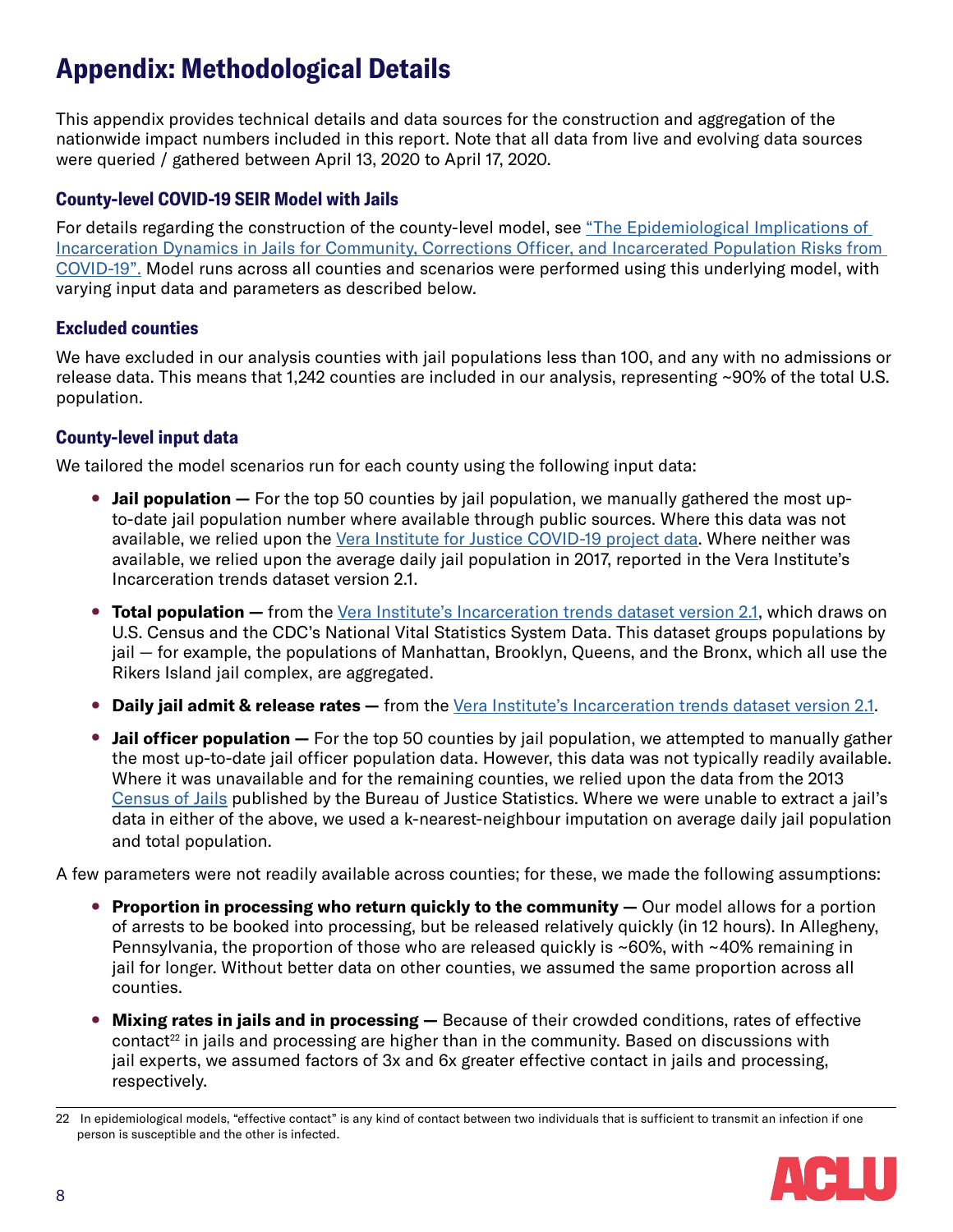While the majority of jail systems have a single facility, some of the larger jail systems consist of multiple facilities. Because of the frequent transfer of incarcerated people between facilities in many of these cases, we deemed it a reasonable approximation to model these as a single facility, consistent with the approach in ["The Epidemiological Implications of Incarceration Dynamics in Jails for Community, Corrections Officer, and](https://www.medrxiv.org/content/10.1101/2020.04.08.20058842v1)  [Incarcerated Population Risks from COVID-19".](https://www.medrxiv.org/content/10.1101/2020.04.08.20058842v1)

#### **Model burn-in period**

The original model in ["The Epidemiological Implications of Incarceration Dynamics in Jails for Community,](https://www.medrxiv.org/content/10.1101/2020.04.08.20058842v1)  [Corrections Officer, and Incarcerated Population Risks from COVID-19"](https://www.medrxiv.org/content/10.1101/2020.04.08.20058842v1) begins by seeding a single infection in the community on day 0. However, at the present time, COVID-19 has already progressed to differing degrees in many parts of the United States. Many states and communities have also adopted socialdistancing measures at different times. We accounted for this by using a custom model "burn-in period"  $$ that is, we let the infection propagate for a custom number of days in each county under "business-as-usual" conditions, assuming no social distancing for this initial period.

To mirror how this happened in the real world, we "burned-in" from 5 days before the date of the 10th confirmed case in the county until the date a shelter-in-place order or functional shut-down was established in that county. We benchmarked from the 10th case to avoid over-indexing on isolated early cases, and used a 5-day lag to account for the latent period of the virus between the time an average individual is exposed and the time they show symptoms. All counterfactual scenarios assume that any policy intervention affecting jails begins at the date of the shelter-in-place order. For counties whose shelter-in-place order precedes their 10th case by more than 5 days, and for counties who do not yet have a 10th case, we used a burn-in period of 0 days. For counties with no shelter-in-place order as of 4/13/2020, we used a burn-in period equivalent to the time between the date of the 10th detected case and 4/13/2020, plus 5 days.

For dates of 10th case, we relied upon the county-level [data collected and released by the New York Times.](https://raw.githubusercontent.com/nytimes/covid-19-data/master/us-counties.csv) For the dates of shelter-in-place orders, we also relied upon the [New York Times's reporting](https://www.nytimes.com/interactive/2020/us/coronavirus-stay-at-home-order.html) for state-level orders.

In all scenarios, we run the model through September 30, 2020.

#### **Scenario construction**

For the impact numbers provided in this report, we ran the model described above under five sets of scenario assumptions:

- 1. Baseline No social distancing in the community at large. Used for calibration only.
- 2. Shelter-in-place, with Jails After the burn-in period, shelter-in-place is turned on in the community, but jail conditions continue as usual.
- 3. Shelter-in-place, with Jails, 10% arrest reduction After the burn-in period, shelter-in-place is turned on in the community, and jail populations are allowed to decline assuming a 10% reduction in arrests.
- 4. Shelter-in-place, with Jails, 50% arrest reduction After the burn-in period, shelter-in-place is turned on in the community, and jail populations are allowed to decline assuming a 50% reduction in arrests.
- 5. Shelter-in-place, with Jails, 95% arrest reduction & 2X release acceleration After the burn-in period, shelter-in-place is turned on in the community, and jail populations are allowed to rapidly decline assuming a 95% reduction in arrests and a doubling of the release rate.

For our attribution of the undercount of deaths associated with the continued operation of jails as compared to models that don't account for jails, we used the difference between Scenarios #2 and #5 — that is, the difference in deaths between a scenario in which jails continue to operate as usual while the surrounding community shelters in place, and a scenario in which jails are effectively emptied out rapidly along with implementing shelter-in-place in the community. We interpreted Scenario #5 both as a policy alternative in

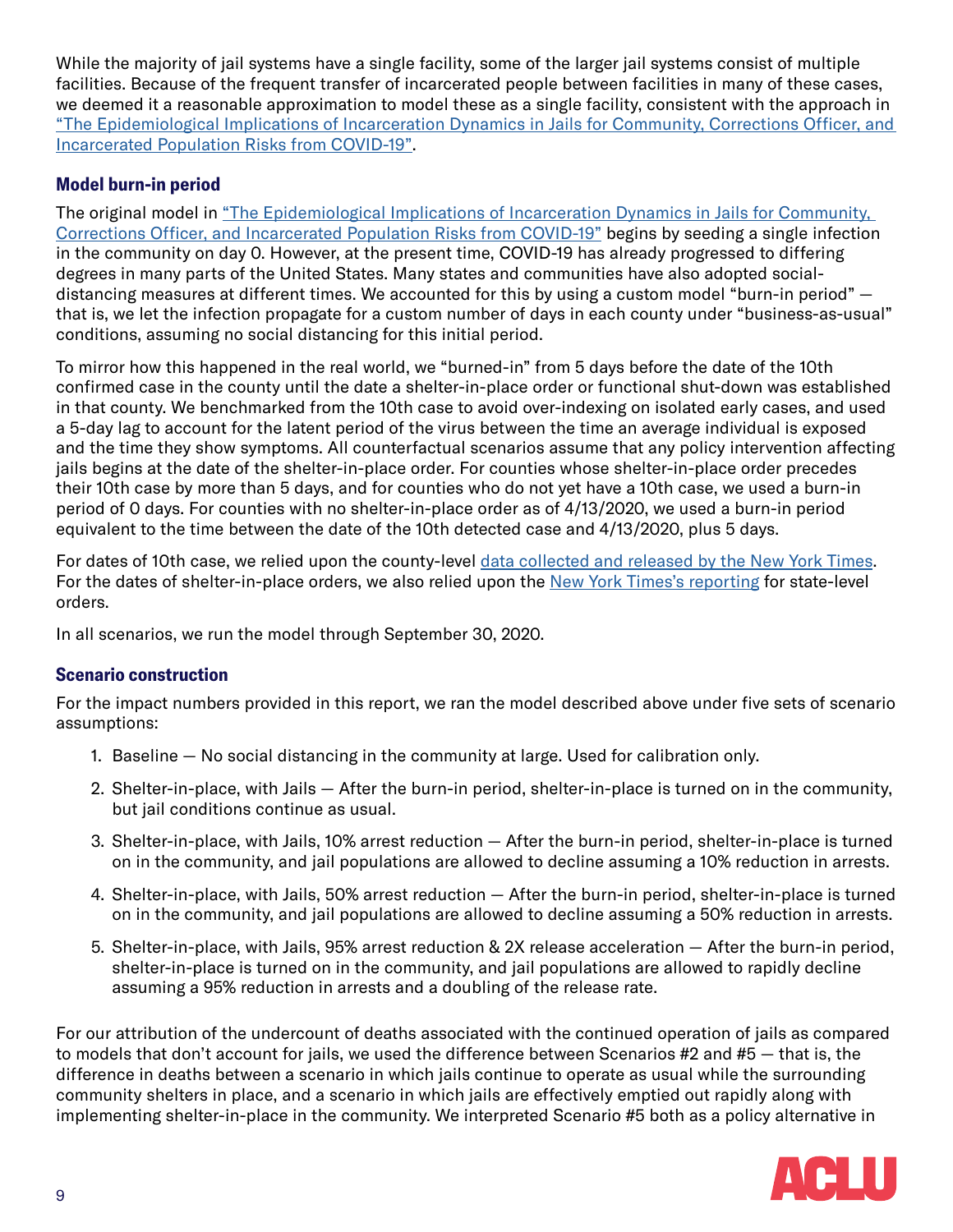which strong action is taken in the jails along with in the communities, as well as as a baseline which we tie to other available public models for comparison purposes. In the latter interpretation, we can read Scenario #5 as a model in which jails are not properly accounted for or don't exist as major centers of density and infection transmission (a "no jails" scenario).

For the impact of the policy interventions that lead to Scenarios #3 and #4, we again used differences with Scenario #2.

In addition to these scenarios, we also ran similar scenarios that assessed the impact of interventions already implemented (such as in Colorado — see below), as well as scenarios in which action is delayed, to assess the impact of delaying policy interventions on lives lost and saved.

For the delayed action scenario, we used a 2-stage burn-in approach in which the 1st stage follows the procedure previously described, and is followed by seven days of shelter-in-place only (equivalent of Scenario #2), before continuing with an arrest reduction and release rate increase (equivalent of Scenario #5).

#### **Calibration and tuning of social distancing effectiveness**

As in ["The Epidemiological Implications of Incarceration Dynamics in Jails for Community, Corrections](https://www.medrxiv.org/content/10.1101/2020.04.08.20058842v1)  [Officer, and Incarcerated Population Risks from COVID-19"](https://www.medrxiv.org/content/10.1101/2020.04.08.20058842v1), we calibrated our baseline scenario (assuming no social distancing measures taken) to the model in "The Global Impact of COVID-19 and Strategies for [Mitigation and Suppression"](https://www.imperial.ac.uk/media/imperial-college/medicine/sph/ide/gida-fellowships/Imperial-College-COVID19-Global-Impact-26-03-2020v2.pdf) from the Imperial College / WHO Collaborating Centre for Infectious Disease Modeling / MRC Centre / Abdul Latif Jameel Institute consortium. This assumes that under a scenario with no social distancing measures taken, 76.7% of the population will be infected and ~1-2% of those who develop symptoms will die.

An additional model parameter describes the effect of shelter-in-place measures on the population contact rate, i.e., the effectiveness of social distancing measures. In this report, we present three different calibrations of the model:

- 1. **Highly effective social distancing —** In this calibration, we tuned the parameter that controls the effect of social distancing such that deaths in Scenario #5 (our "no jails" scenario) are approximately 100,000, landing at ~101,000. Earlier [projections by the Trump administration](https://www.washingtonpost.com/politics/trump-white-house-projects-up-to-240000-coronavirus-deaths-in-us-even-with-mitigation-efforts/2020/03/31/62df5344-7367-11ea-87da-77a8136c1a6d_story.html) put potential U.S. deaths at 100,000 on the lower end. Recent projections from the Institute for Health Metrics and [Evaluation](https://covid19.healthdata.org/united-states-of-america) are among the most optimistic of widely cited projections, putting the likely total deaths in the U.S. at ~69,000 by August 1, 2020 (we run our model until September 30, 2020). In recent days, the Trump administration has also moved to an optimistic estimate of deaths "substantially under" [100,000.](https://www.cnbc.com/2020/04/10/trump-says-us-will-have-substantially-under-100000-deaths-from-coronavirus-lower-than-initial-estimates.html) We took 100,000 as a useful benchmark.
- 2. **Somewhat effective social distancing —** In this calibration, we tuned the parameter that controls the effect of social distancing such that deaths in Scenario #5 (our "no jails" scenario) are 220,000- 260,000, landing at ~230,000. Earlier [projections by the Trump administration](https://www.washingtonpost.com/politics/trump-white-house-projects-up-to-240000-coronavirus-deaths-in-us-even-with-mitigation-efforts/2020/03/31/62df5344-7367-11ea-87da-77a8136c1a6d_story.html) also put potential U.S. deaths at up to 240,000. Similar estimates have been reported by the [New York Times](https://www.nytimes.com/reuters/2020/04/10/us/10reuters-health-coronavirus-usa-projections.html) if social distancing measures are (at least partially) lifted in May. A back-of-the-envelope calculation based on annual flu infections in the U.S. also puts us in the range of 260,00023.
- 3. **Less effective social distancing —** In this calibration, we tuned the parameter that controls the effect of social distancing such that deaths in Scenario #5 (our "no jails" scenario) are ~1M, landing at 989,000. The much-cited [Imperial College study](https://www.imperial.ac.uk/media/imperial-college/medicine/sph/ide/gida-fellowships/Imperial-College-COVID19-Global-Impact-26-03-2020v2.pdf) projects 1.1M U.S. deaths under moderate mitigation strategies.

<sup>23</sup> In a normal, non-pandemic year, influenza causes symptomatic infection in about 7-8% of the U.S. population (~330mil), or ~25M symptomatic infections. Some of the country is immune to circulating annual flu strains; without immunity, there might be ~1.5x as many infections. In addition, COVID-19 may be about twice as infectious, bringing us to ~74M infections under a no-social distancing scenario. With social distancing bringing that down by 1/2, we might estimate 37M infections overall. Applying a 0.7% case fatality rate as measured in Wuhan brings us to ~260,000 deaths.

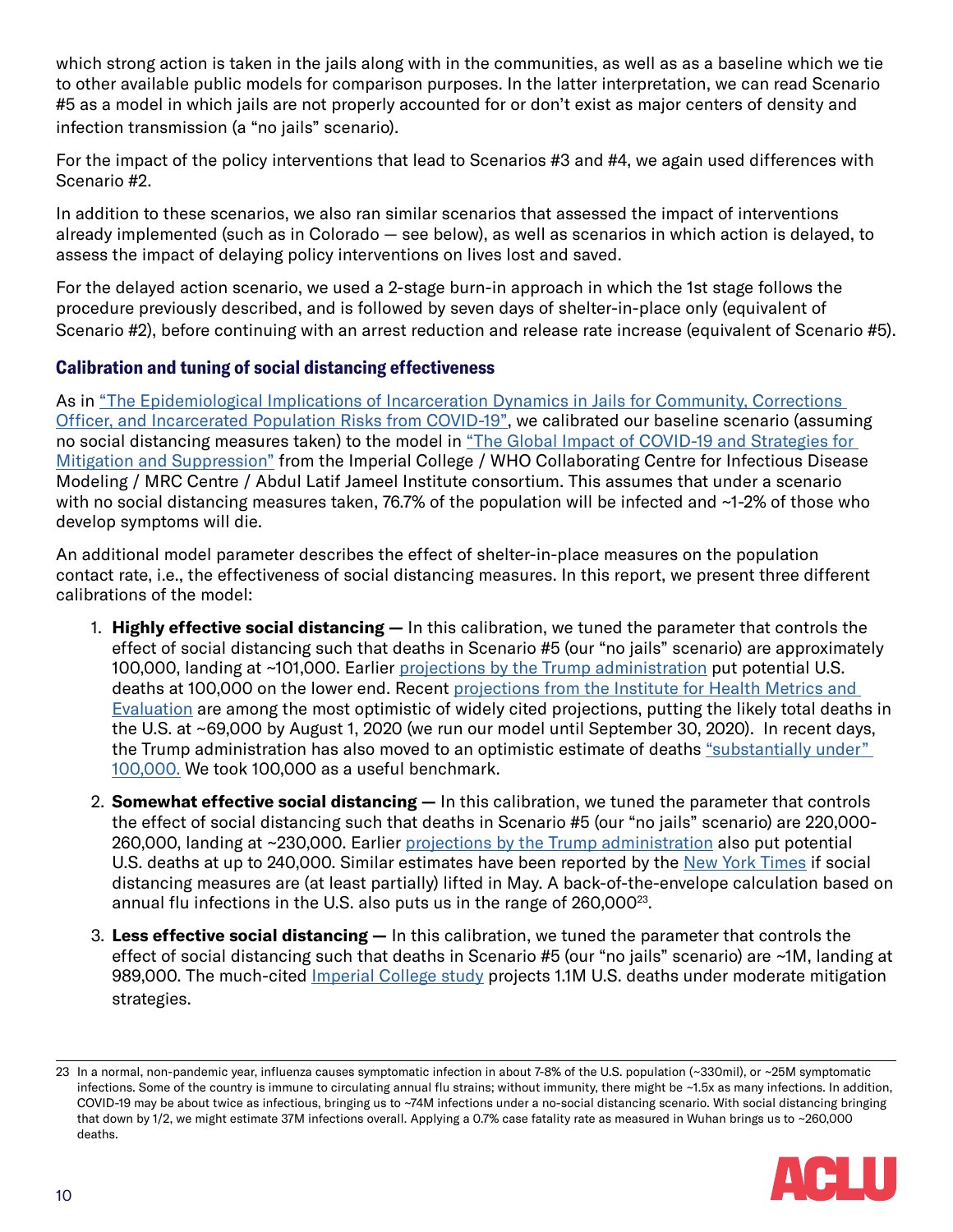All other model parameters not discussed above are chosen to remain identical to those in the paper "The [Epidemiological Implications of Incarceration Dynamics in Jails for Community, Corrections Officer, and](https://www.medrxiv.org/content/10.1101/2020.04.08.20058842v1)  [Incarcerated Population Risks from COVID-19".](https://www.medrxiv.org/content/10.1101/2020.04.08.20058842v1)

#### **Top 20 counties by pre-COVID-19 jail population**

As noted above, under "County-level input data," we used the best data we could identify for pre-COVID-19 jail populations. Below are the sources for the 20 top jails by jail population listed in the report. We also identified where some counties are beginning to take action to reduce their jail populations. Note that because of rapid churn in jail populations, reported current populations are not necessarily stable decreases must be maintained through continued and systematic decreases in arrest rates and increases in release rates.

| <b>County</b>      | <b>Jail</b><br>population<br>(pre-COVID) | <b>Jail population source</b>                                                 | <b>Notes on COVID-19-related jail population reductions</b>                                                               |
|--------------------|------------------------------------------|-------------------------------------------------------------------------------|---------------------------------------------------------------------------------------------------------------------------|
| Los Angeles, CA    | 17,076                                   | Vera Institute for Justice COVID-19<br>project data                           | According to Vera's COVID data, the jail population decreased<br>to 12,362 by 4/15/20.                                    |
| Harris, TX         | 9,059                                    | Vera Institute for Justice COVID-19<br>project data                           | The Harris Jail publishes a population count, which decreased<br>to 7,479 by 4/14/20.                                     |
| Maricopa, AZ       | 7,100                                    | Local news                                                                    | The news source quotes a sheriff's spokesperson announcing<br>the reduction of the inmate population to 5,785 by 4/10/20. |
| New York City, NY  | 6,988                                    | NYC DOC FY 2020 "At a Glance"                                                 | By 4/6/20, the jail population decreased to 4,363, according<br>to a City of New York report.                             |
| San Bernardino, CA | 6,200                                    | Local news interview with sheriff                                             | According to the same source, the population had decreased<br>to 5,500 by 3/25/20.                                        |
| Dallas, TX         | 5,879                                    | Texas Commission on Jail Standard<br>$3/1/20$ report                          | As of 4/14/20, we did not find a more recent jail population for<br>Dallas.                                               |
| San Diego, CA      | 5,600                                    | Local news from late 2019                                                     | The Sheriff's office publishes the inmate population, which<br>decreased to 4,363 by 4/14/20.                             |
| Cook, IL           | 5,555                                    | Vera Institute for Justice COVID-19<br>project data                           | Vera's COVID data shows a 4/16/20 inmate population of<br>4,322.                                                          |
| Orange, CA         | 5,280                                    | Vera Institute for Justice COVID-19<br>project data                           | Vera's COVID data shows a 4/16/2020 inmate population of<br>3.315.                                                        |
| Philadelphia, PA   | 4.780                                    | Philadelphia Jail Population Report,<br>February 2020.                        | Philadelphia jails publish daily population updates.<br>By $4/13/20$ , the population was $4,087$ .                       |
| Bexar, TX          | 4,120                                    | Vera Institute for Justice COVID-19<br>project data                           | As of 4/14/20, we did not find a more recent jail population for<br>Bexar.                                                |
| Tarrant, TX        | 4,102                                    | Texas Commission on Jail Standard<br>3/1/20 report                            | By 4/6/20, the number had decreased to 3,379, according to<br>local news.                                                 |
| Miami-Dade, FL     | 4,034                                    | Vera Institute for Justice COVID-19<br>project data                           | Vera's COVID data shows a 4/3/2020 population of 3,400.                                                                   |
| Riverside, CA      | 3,828                                    | Vera Institute for Justice COVID-19<br>project data                           | Vera's COVID data shows a 4/16/20 population of 3,377.                                                                    |
| Sacramento, CA     | 3,700                                    | Local news                                                                    | The sheriff released 421 inmates on 3/25/20, according to a<br>press release.                                             |
| Broward, FL        | 3,591                                    | Local news                                                                    | By 4/7/20, the Broward jail population had decreased<br>to 3,164, according to local news                                 |
| Santa Clara, CA    | 3,219                                    | Vera Institute for Justice COVID-19<br>project data                           | Vera's COVID data shows a 4/15/2020 inmate population of<br>2,391.                                                        |
| Duval, FL          | 3,211                                    | Florida Detention Facilities Average<br>Inmate Population January 2020 Report | As of 4/14/20, we did not find an updated jail population<br>for Duval.                                                   |
| Clark, NV          | 3,100                                    | Local news                                                                    | According to local news, the population decreased to 2,900<br>by early April.                                             |
| Fresno, CA         | 3,079                                    | Vera Institute for Justice COVID-19<br>project data                           | Vera's COVID data shows a 4/15/2020 inmate population<br>of 2,498.                                                        |